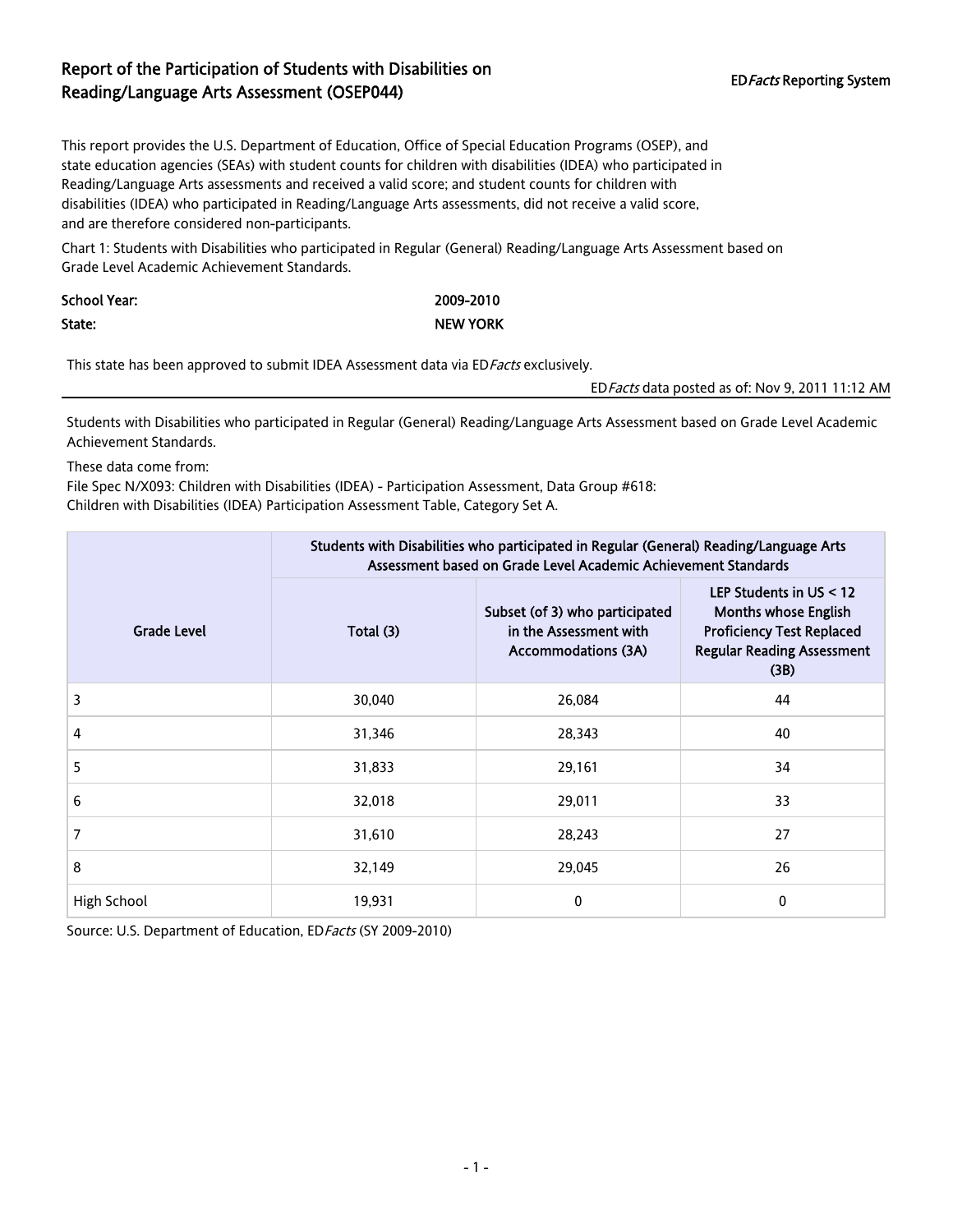## Report of the Participation of Students with Disabilities on EDFacts Reporting System Reading/Language Arts Assessment (OSEP044)

This report provides the U.S. Department of Education, Office of Special Education Programs (OSEP), and state education agencies (SEAs) with student counts for children with disabilities (IDEA) who participated in Reading/Language Arts assessments and received a valid score; and student counts for children with disabilities (IDEA) who participated in Reading/Language Arts assessments, did not receive a valid score, and are therefore considered non-participants.

Chart 2: Students with Disabilities who participated in an Alternate Reading/Language Arts Assessments. These data come from EDFacts.

| School Year: | 2009-2010       |
|--------------|-----------------|
| State:       | <b>NEW YORK</b> |

This state has been approved to submit IDEA Assessment data via ED Facts exclusively.

EDFacts data posted as of: Nov 9, 2011 11:12 AM

Students with Disabilities who participated in an Alternate Reading/Language Arts Assessments.

These data come from:

File Spec N/X093: Children with Disabilities (IDEA) - Participation Assessment, Data Group #618: Children with Disabilities (IDEA) Participation Assessment Table, Category Set A.

|                    |           | Students with Disabilities who participated in an Alternate Reading Assessments                                   |                                                                                                                       |                                                                                                                        |  |
|--------------------|-----------|-------------------------------------------------------------------------------------------------------------------|-----------------------------------------------------------------------------------------------------------------------|------------------------------------------------------------------------------------------------------------------------|--|
| <b>Grade Level</b> | Total (4) | Subset (of 4) whose<br>Alternate Assessment was<br>based on Grade Level<br>Academic Achievement<br>Standards (4A) | Subset (of 4) whose<br><b>Alternate Assessment</b><br>was based on modified<br>Academic Achievement<br>Standards (4B) | Subset (of 4) whose<br><b>Alternate Assessment</b><br>was based on Alternate<br>Academic Achievement<br>Standards (4C) |  |
| 3                  | 2,514     | 0                                                                                                                 | 0                                                                                                                     | 2,514                                                                                                                  |  |
| 4                  | 2,584     | 0                                                                                                                 | 0                                                                                                                     | 2,584                                                                                                                  |  |
| 5                  | 2,613     | 0                                                                                                                 | 0                                                                                                                     | 2,613                                                                                                                  |  |
| 6                  | 2,607     | $\Omega$                                                                                                          | $\Omega$                                                                                                              | 2,607                                                                                                                  |  |
|                    | 2,423     | $\Omega$                                                                                                          | $\Omega$                                                                                                              | 2,423                                                                                                                  |  |
| 8                  | 2,589     | 0                                                                                                                 | 0                                                                                                                     | 2,589                                                                                                                  |  |
| High School        | 1,843     | $\Omega$                                                                                                          | $\Omega$                                                                                                              | 1,843                                                                                                                  |  |

1 The column named 'Total (4)' is auto calculated from columns 4A + 4B + 4C. Source: U.S. Department of Education, ED Facts (SY 2009-2010)